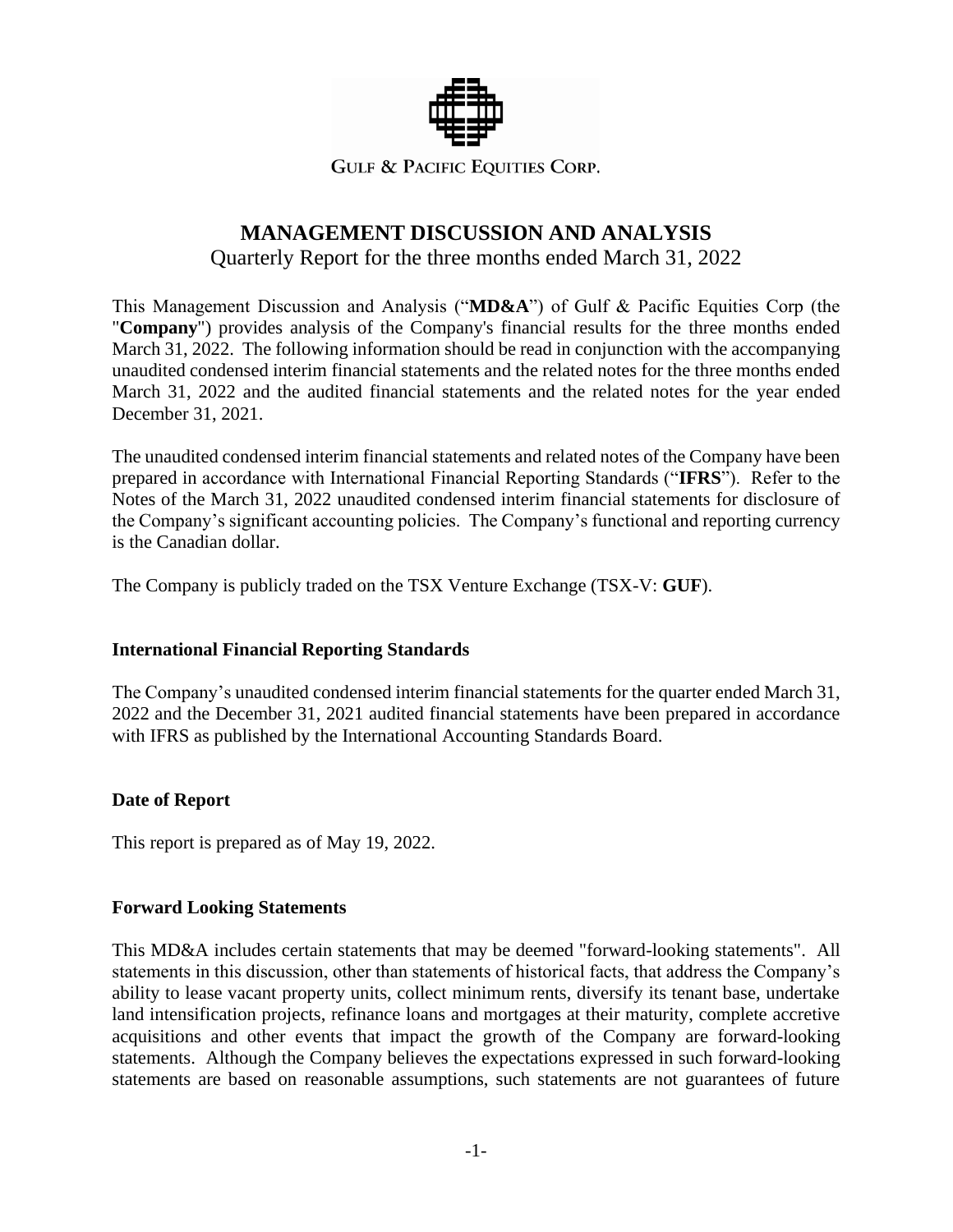performance and actual results or developments may differ materially from those in the forwardlooking statements. Factors that could cause actual results to differ materially from those in forward-looking statements include interest rates, continued availability of capital and financing, and general economic, market or business conditions. Investors are cautioned that any such statements are not guarantees of future performance and that actual results or developments may differ materially from those projected in the forward-looking statements.

Additional information including press releases have been filed electronically through the System for Electronic Document Analysis and Retrieval ("**SEDAR**") and are available online under our profile at [www.sedar.com](http://www.sedar.com/) or the Company's website at [www.gpequities.com.](http://www.platogold.com/)

## **Company Overview**

The Company was incorporated under the *Business Corporations Act* (Alberta) on April 8, 1998 and on June 17, 1998 filed Articles of Amendment to remove certain private corporation restrictions. The Company is listed on the TSX Venture Exchange (TSX-V: GUF). The Company commenced active operations during the 1999 fiscal year and is focused on the acquisition, management, and development of anchored shopping centres in Western Canada.

The Company's current portfolio consists of three properties located in Alberta. The three properties consist of Tri-City Mall located in Cold Lake, Alberta with a gross lease area of 141,289 sq. ft., St. Paul Shopping Centre, in St. Paul, Alberta with a gross lease area of 79,042 sq. ft. and a stand-alone property in Three Hills, Alberta with 9,003 sq. ft. of gross lease area. The Company still holds a vacant lot in Merritt, B.C..

# **First Quarter 2022 Highlights**

In the first quarter 2022:

- As initially reported in the second quarter of 2020, the quarter was the start of the national and global battle against the COVID-19 pandemic. During the past two plus years, many of our tenants faced economic uncertainty, closing and reopening their businesses. However, those deemed essential services such as drug stores, grocery stores, dollar stores, banks, and government remained operational. At the writing of this report, Canada is in the sixth wave of COVID-19, and although COVID restrictions have mostly been eliminated, consumer confidence remains fragile in the retail sector.
- As part of the Canadian Emergency Business Account (CEBA) loan program, the Company received a total of \$60,000 from the program, with \$40,000 repayable by December 31, 2023.
- At **Tri-City Mall**, during the quarter and subsequent to the quarter, the Company secured \$3 million in financing for the construction of a new pad site at Tri-City Mall. Ongoing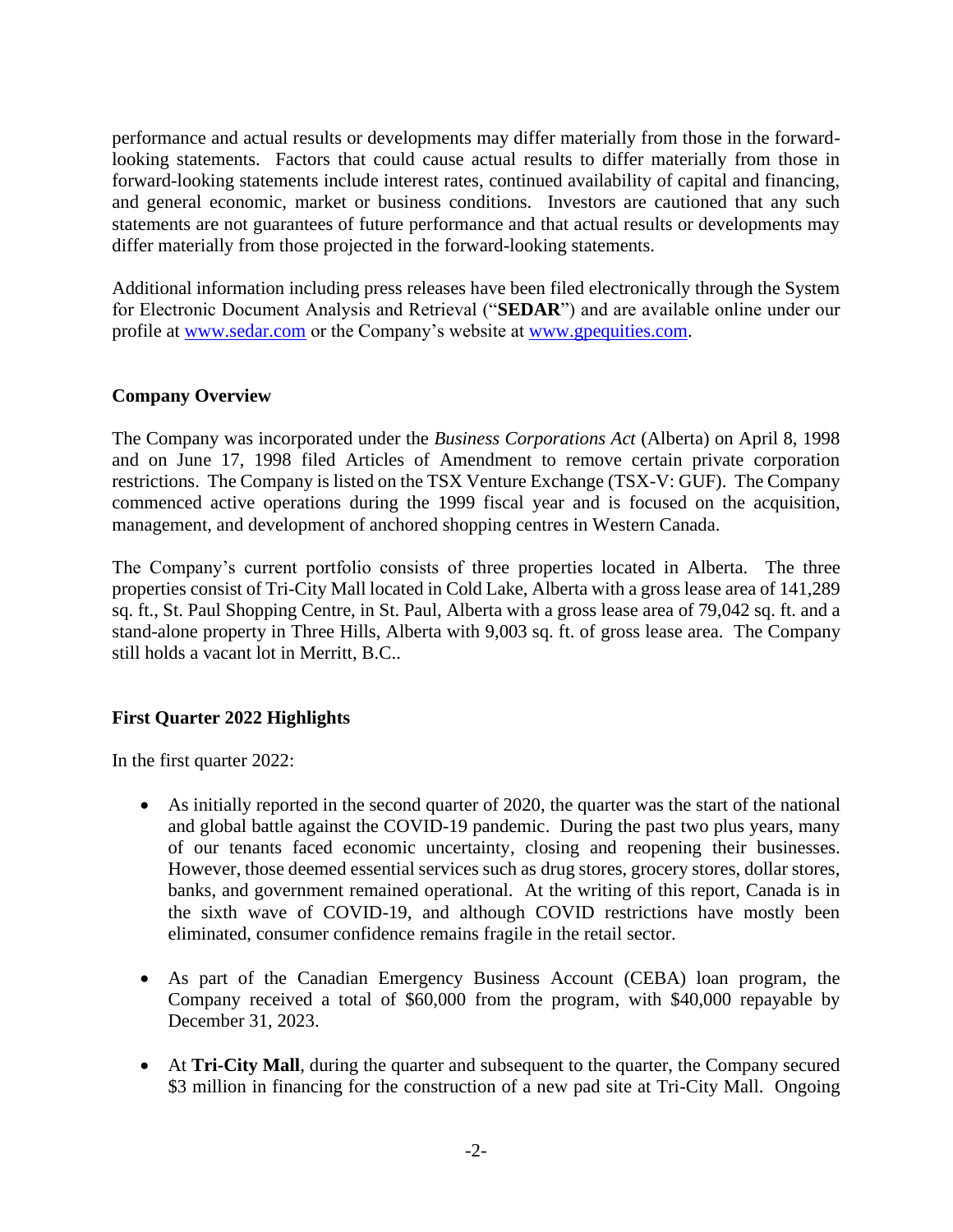leasing negotiations are in process with a number of national tenants, and the Company hopes to announce the new tenants in the second quarter. As well, local leasing and leasing renewals were ongoing. The Company continues to monitor the market and look for emerging opportunities with new national & local tenants.

- At **St. Paul Shopping Centre**, management is pleased to report that the St. Paul Shopping Centre is fully leased in its current configuration.
- In **Three Hills**, Red Apple Stores Inc. continued to operate the premises as The Bargain Shop.
- In **Merritt**, the Company still holds a vacant lot with nominal value.
- The Company has a revolving unsecured loan agreement with Ceyx Properties Ltd. ("**Ceyx**") for up to \$6 million at an annual interest rate of 6% with no fixed terms for repayment (the "**Loan**"). As of March 31, 2022, the balance outstanding was \$1,697,000.

# **Overall Performance**

## Condensed Interim Statements of Financial Position

On the Condensed Interim Statements of Financial Position, total assets were \$47,047,283 at March 31, 2022, compared to \$44,080,522 as of December 31, 2021. The increase of \$2,966,761 in total assets during the quarter is primarily due to a \$3 million loan drawn to fund the construction of the new pad site at Tri-City Mall.

The Company's cash and cash equivalents balance increased by \$2,839,322 during the three months to \$3,017,380 at March 31, 2022, from \$178,058 as of December 31, 2021. The increase in cash and cash equivalents is mostly due to increase in loan during the quarter offset by the use of funds for regular property management expenses, mortgage payments, and administration.

Accounts receivable increased to \$287,296 at March 31, 2022, from \$275,144 as of December 31, 2021, mostly due to the Company's outstanding receivables in common area and property taxes.

Total prepaid expenses for the Company are \$20,314 as of March 31, 2022, an increase from \$5,674 as of December 31, 2021.

Effective January 1, 2019, in accordance with IFRS 16, the Company recorded a right-of-use asset of \$80,590 for its corporate office lease. As at March 31, 2022, the right-of-use asset has a remaining balance of \$16,447.

Investment properties increased to \$43,597,446 as of March 31, 2022, from \$43,500,000 as of December 31, 2021, due to expenditures invested in the new pad site as of the quarter.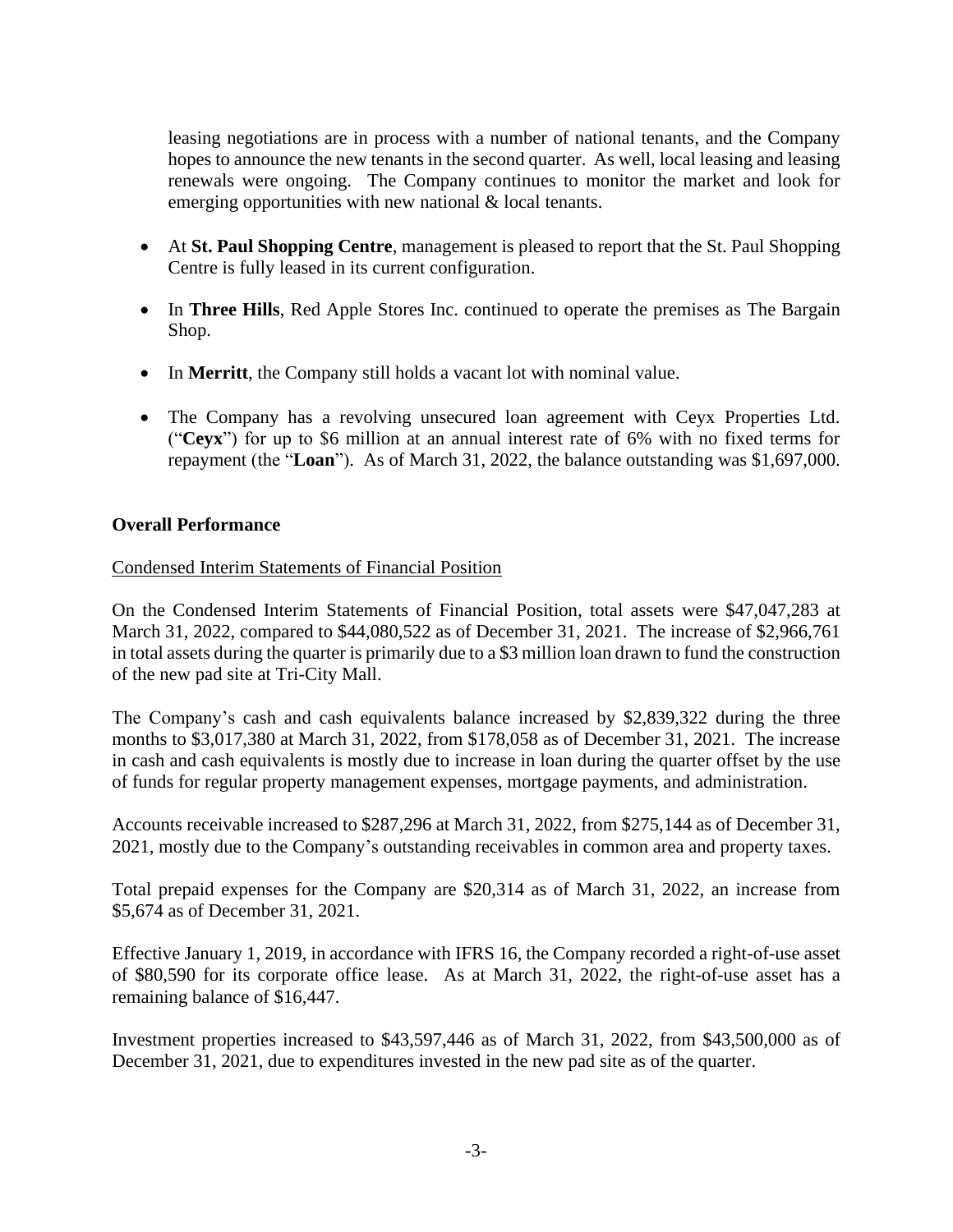The Company holds common shares of a related company. The value of the shares is \$56,952 as of March 31, 2022, compared to \$48,816 as of December 31, 2021.

Other assets, represent value of shares held in several credit unions.

With respect to liabilities, accounts payable and accrued liabilities increased to \$2,640,461 as of March 31, 2022, from \$2,376,605 as of December 31, 2021, due to increased activities related to the pad site construction during the quarter and normal operations such as property taxes, common area expenses, and loan interest.

Mortgages payable increased to \$21,985,095 as of March 31, 2022, from \$19,272,565 as of December 31, 2021, due to an increase in mortgage during the quarter to fund the construction of the new pad site.

Effective January 1, 2019, in accordance with IFRS 16, the Company recorded a lease liability of \$82,470 for its corporate office lease. As at March 31, 2022, the lease liability has a remaining balance of \$18,293.

As of March 31, 2022, the Company had an outstanding loan obligation of \$1,697,000 from a related corporation, Ceyx Properties Ltd. The loan is unsecured, with access to a maximum value of up to \$6,000,000 and interest payable of 6% per annum. Interest is accrued but not compounded. The companies are related by virtue of the fact that they have the same President. The related corporation is not a subsidiary.

Government loan payable represents a COVID-19 government loan due December 31, 2023. The difference between the amount received in cash and the related fair value was recognized as a government grant on the statements of income and comprehensive income. The value of the loan is \$36,729 as at March 31, 2022.

The deferred income tax liability of \$1,418,000 as of March 31, 2022, represents the Company's future obligations due to temporary differences between the accounting basis and the tax basis of the assets and liabilities, and tax loss carry forwards.

Total liabilities increased to \$27,795,578 as of March 31, 2022 from \$24,831,896 as of December 31, 2021. This increase is primarily due to the new loan in the quarter offset by normal payments of interest and principal.

Shareholders' equity was \$19,251,705 as of March 31, 2022 compared to \$19,248,626 as of December 31, 2021. The increase in shareholder's equity was nominal, representing the quarterly results from rental revenue, common area and property taxes recoveries, and repayment of mortgages.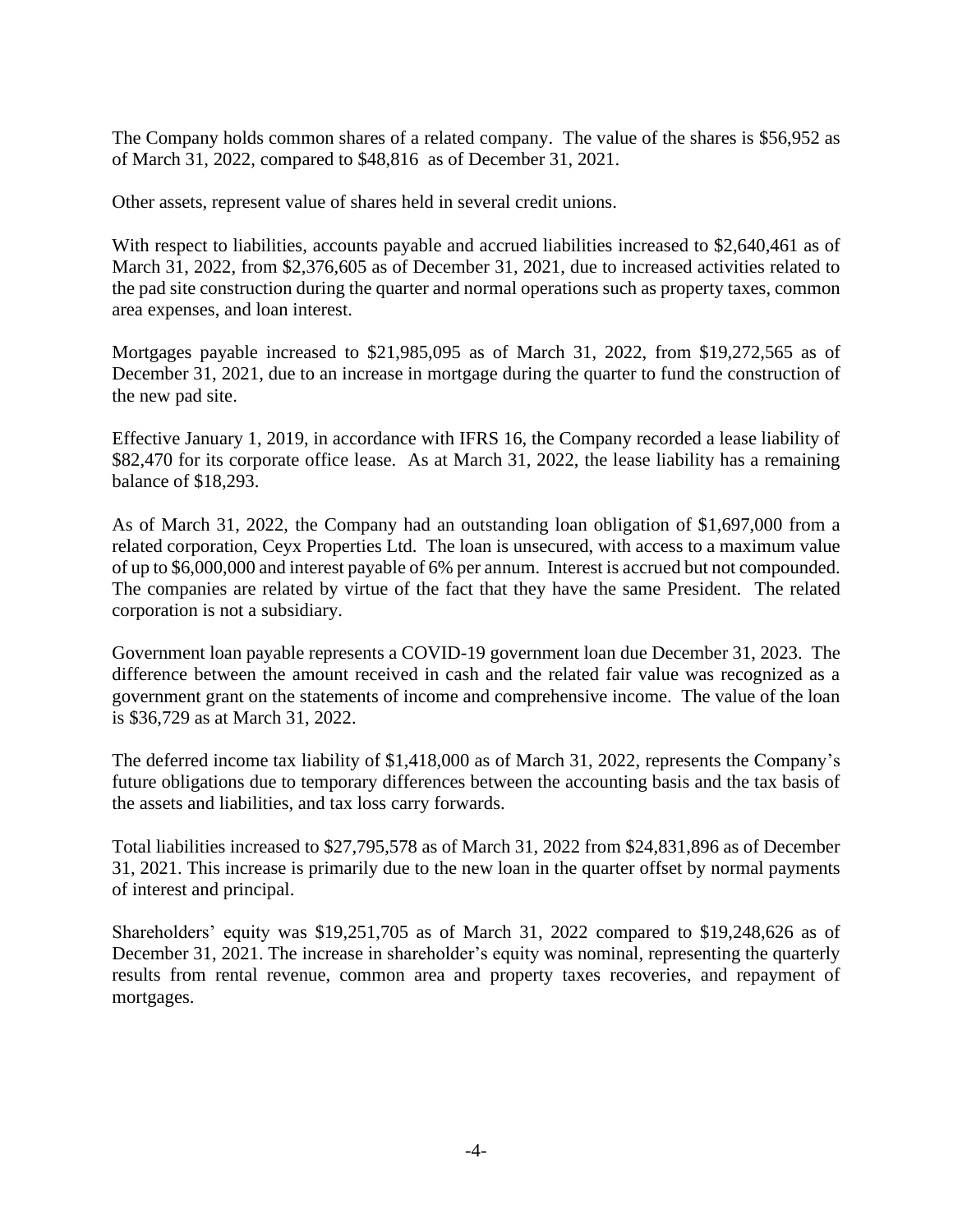# Condensed Interim Statements of Income and Comprehensive Income

For the quarter ended March 31, 2022, revenue increased to \$940,004 from \$873,038 for the quarter ended March 31, 2021. The increase was primarily due to increases in rent and common area & realty tax recoveries in the first quarter from a new tenant and increased sales from other tenants paying percentage rent.

Accordingly, rental income increased by \$44,389 or 7.0% as a result of increases in base rent and percentage rent by some tenants. Step rent revenue changed from negative \$14,539 in the quarter ended March 31, 2021, to \$13,261 in the quarter ended March 31, 2022, a non-cash amount representing the straight-line recognition of the future rent increase for the new leases. Common area and realty tax recoveries increased by \$21,299 or 8.5% for the quarter compared to the same period last quarter, due mostly to the recovery of common area and realty taxes from tenants.

Expenses for the quarter increased to \$1,014,688 as of March 31, 2022, from \$872,618 for the quarter ended March 31, 2021, an increase of \$142,070 or 16.3%. The primary reason for the increase in expenses is higher activities related to the construction of the new pad site and related costs associated with securing the financing and new tenants, including increased interest and administration in the quarter compared to normal operating expenses in the same period in 2021.

In detail, an increase in interest of \$73,501 or 26.3% in the quarter. Increases in operating costs and realty taxes of \$22,151 or 5.1% are due mainly to higher expenses in the quarter in the Tri-City Mall related to some extreme winter conditions. Administration expenses increased by \$46,417 or 29.8% mostly due to professional fees associated with the new pad site development otherwise, administration expenses remain stable.

Overall, within the normal operations of the Company, expenses are holding steady, and management remains focused on controlling costs and operating efficiently.

Net income (loss) before unrealized gain, change in estimate of accrued liabilities, government grant, fair value adjustment, other income and income taxes for the quarter ended March 31, 2022 was a loss of \$74,684, compared to a gain of \$420 for the quarter ended March 31, 2021. As a result, basic and diluted net income per share before unrealized gain, change in estimate of accrued liabilities, government grant, fair value adjustment, other income and income taxes was \$Nil per share for the quarter ended March 31, 2022 and \$Nil for the quarter ended March 31, 2021.

Net income and comprehensive income for the quarter ended March 31, 2022 was an income of \$3,079 compared to \$117,666 for the quarter ended March 31, 2021. As a result, basic income per share was a net income of \$Nil per share for the quarter ended March 31, 2022, and \$0.01 per share for the quarter ended March 31, 2021. Diluted income per share was \$Nil per share for the quarter ended March 31, 2022 and \$0.01 per share for the quarter ended March 31, 2021.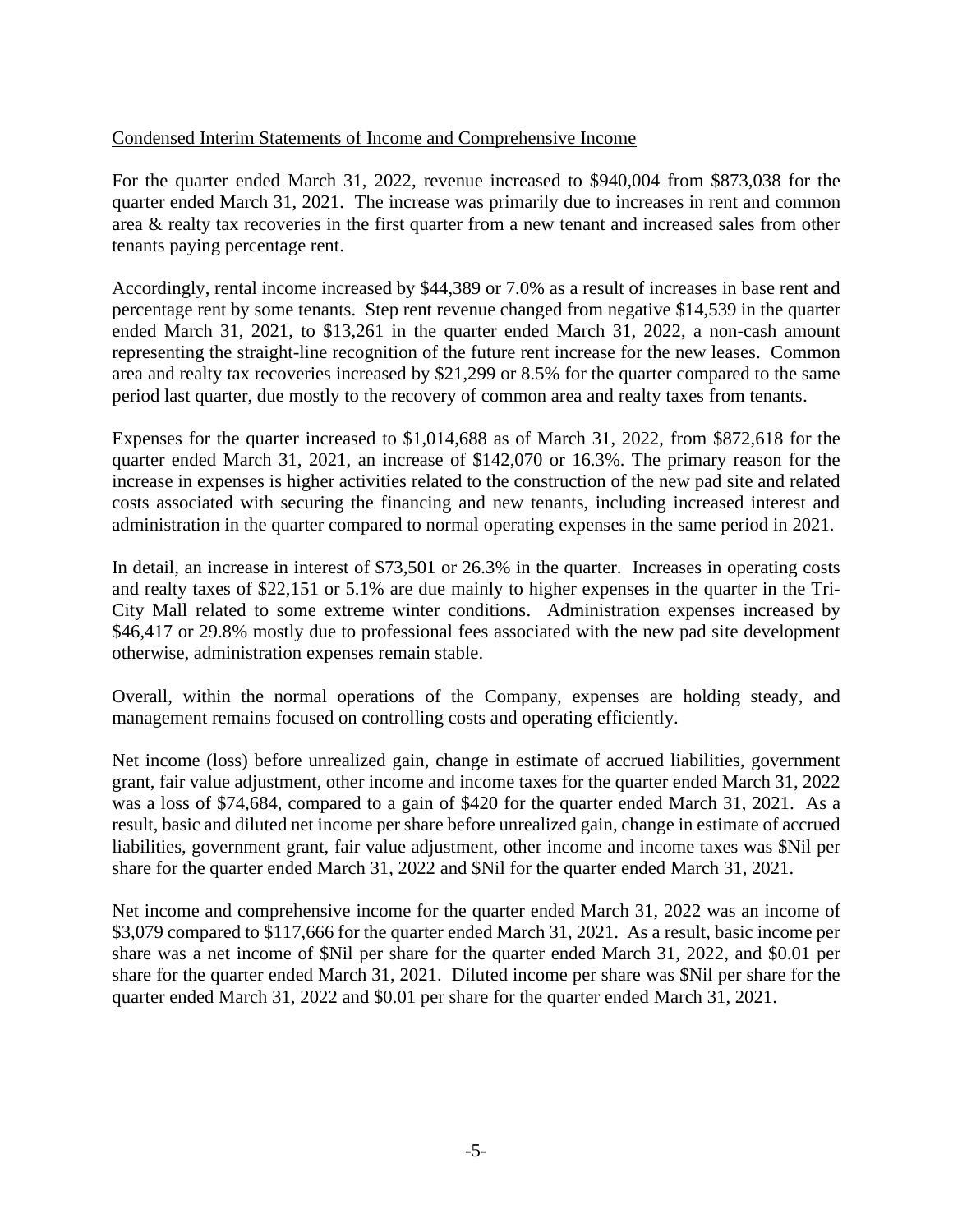## Condensed Interim Statements of Cash Flow

On the condensed interim statements of cash flows, cash provided by operations totalled \$476,185 for the three months ended March 31, 2022, compared to cash provided by operations of \$515,293 for the three months ended March 31, 2021.

Financing activities for the three months ended March 31, 2022 recorded funds provided of \$2,461,612 compared to funds used of \$495,628 for the three months ended March 31, 2021.

Investing activities for the three months ended March 31, 2002 recorded funds used of \$98,475 compared to funds used of \$9,725 for the same period last year.

As at March 31, 2022, the Company had cash and cash equivalents of \$3,017,380 compared to cash and cash equivalents of \$157,815 as at March 31, 2021.

## **Selected Annual Information**

The following selected financial data for each of the three most recently completed financial years are derived from the audited annual financial statements of the Company, which were prepared in accordance with International Financial Reporting Standards ("IFRS") and presented for the years ended December 31, 2021, 2020 and 2019.

| For the Years Ended December 31,                                                                                      | 2021               | 2020       | 2019       |  |
|-----------------------------------------------------------------------------------------------------------------------|--------------------|------------|------------|--|
|                                                                                                                       | \$                 |            |            |  |
| Revenue                                                                                                               | 3,965,397          | 3,749,518  | 3,838,060  |  |
| Net Income (Loss) before fair value adjustment, other income<br>items and income taxes                                | 306,736<br>174,443 |            | 215,716    |  |
| Net Income (Loss) before fair value adjustment, other income<br>items and income taxes, per share - basic and diluted | 0.01               | 0.01       | 0.01       |  |
| Net Income (Loss) and Comprehensive Income (Loss)                                                                     | 4,390,010          | 431,610    | (197,218)  |  |
| Net Income (Loss) and Comprehensive Income (Loss), per<br>share - basic                                               | 0.21<br>0.02       |            | (0.01)     |  |
| Net Income (Loss) and Comprehensive Income (Loss), per<br>share - diluted                                             | 0.21               | 0.02       | (0.01)     |  |
| <b>Total Assets</b>                                                                                                   | 44,080,522         | 40,125,307 | 40,228,443 |  |
| <b>Total Liabilities</b>                                                                                              | 24,831,896         | 25,401,199 | 25,935,945 |  |
| Cash Dividends                                                                                                        |                    |            |            |  |

# **Summary of Quarterly Results**

The following selected financial data are derived from the unaudited quarterly financial statements of the Company, which were prepared in accordance with IFRS for the results from April 1, 2020 to March 31, 2022.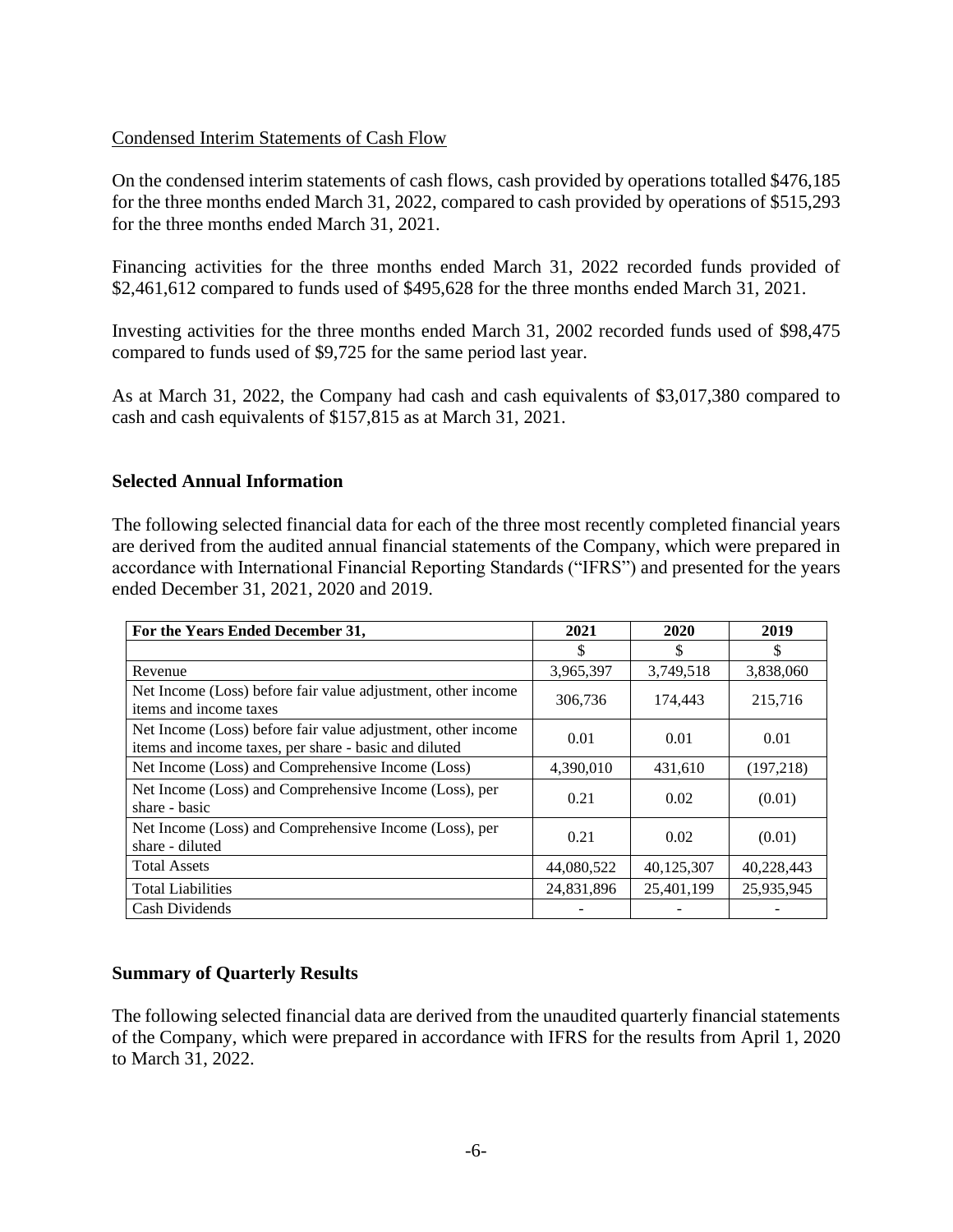|                                                                                                                             | 2022      | 2021          |               |               | 2020          |               |               |               |
|-----------------------------------------------------------------------------------------------------------------------------|-----------|---------------|---------------|---------------|---------------|---------------|---------------|---------------|
| <b>For the Quarters Ended</b>                                                                                               | Mar 31    | <b>Dec 31</b> | <b>Sep 30</b> | <b>Jun 30</b> | <b>Mar 31</b> | <b>Dec 31</b> | <b>Sep 30</b> | <b>Jun 30</b> |
|                                                                                                                             | \$        | \$            | \$            | \$            | \$            | \$            | \$            | \$            |
| Revenue (i)                                                                                                                 | 940,004   | 1,064,014     | 1,029,139     | 999,206       | 873,038       | 1,005,546     | 899,642       | 937,139       |
| Net Income (Loss) before fair value<br>adjustment, other income items and<br>income taxes (i)                               | (74, 684) | 84,040        | 194,534       | 27,742        | 420           | 81,022        | 75,416        | (145, 549)    |
| Net Income (Loss) before fair value<br>adjustment, other income items and<br>income taxes, per share - basic and<br>diluted |           |               | 0.01          |               |               |               |               |               |
| Net Income (Loss) and Comprehensive<br>Income (Loss)                                                                        | 3,079     | 4,099,344     | 146,025       | 26,975        | 117,666       | 200,650       | 108,028       | (65,320)      |
| Net Income (Loss) and Comprehensive<br>Income (Loss), per share - basic                                                     |           | 0.19          | 0.01          |               | 0.01          | 0.01          |               |               |
| Net Income (Loss) and Comprehensive<br>Income (Loss), per share $-$ diluted                                                 |           | 0.19          | 0.01          |               | 0.01          | 0.01          |               |               |

(i) Certain amounts from the unaudited quarterly financial statements of the Company have been reclassified in this table to conform with current period presentation. These reclassifications did not have any impact on the total net income (loss) and comprehensive income (loss). Amounts may not agree with the previously filed financial statements.

# **Liquidity and Capital Resources**

The Company had cash and cash equivalents of \$3,017,380 as of March 31, 2022, which is sufficient to cover the Company's near-term cash requirements. If additional capital resources are required, management believes that it has the ability to raise sufficient funds for the continuation of operations. While management has been historically successful in raising the necessary capital, it cannot provide assurance that it will be able to obtain the required financing.

The Company has commitments for capital expenditures related to the landlord's work in securing the new tenants. The Company currently has access of up to \$6,000,000 in loan proceeds from a related party. As at March 31, 2022, \$1,697,000 is outstanding on this loan.

The Company is committed under a lease contract for the rental of its office premises in Toronto.

To date, the Company has not paid any dividends on its shares and as of the date of this MD&A does not plan to pay dividends in the immediate future.

The Company's objectives when managing capital are:

a) to safeguard the entity's ability to continue as a going concern, so that it can continue to provide returns for shareholders and benefits to other stakeholders, and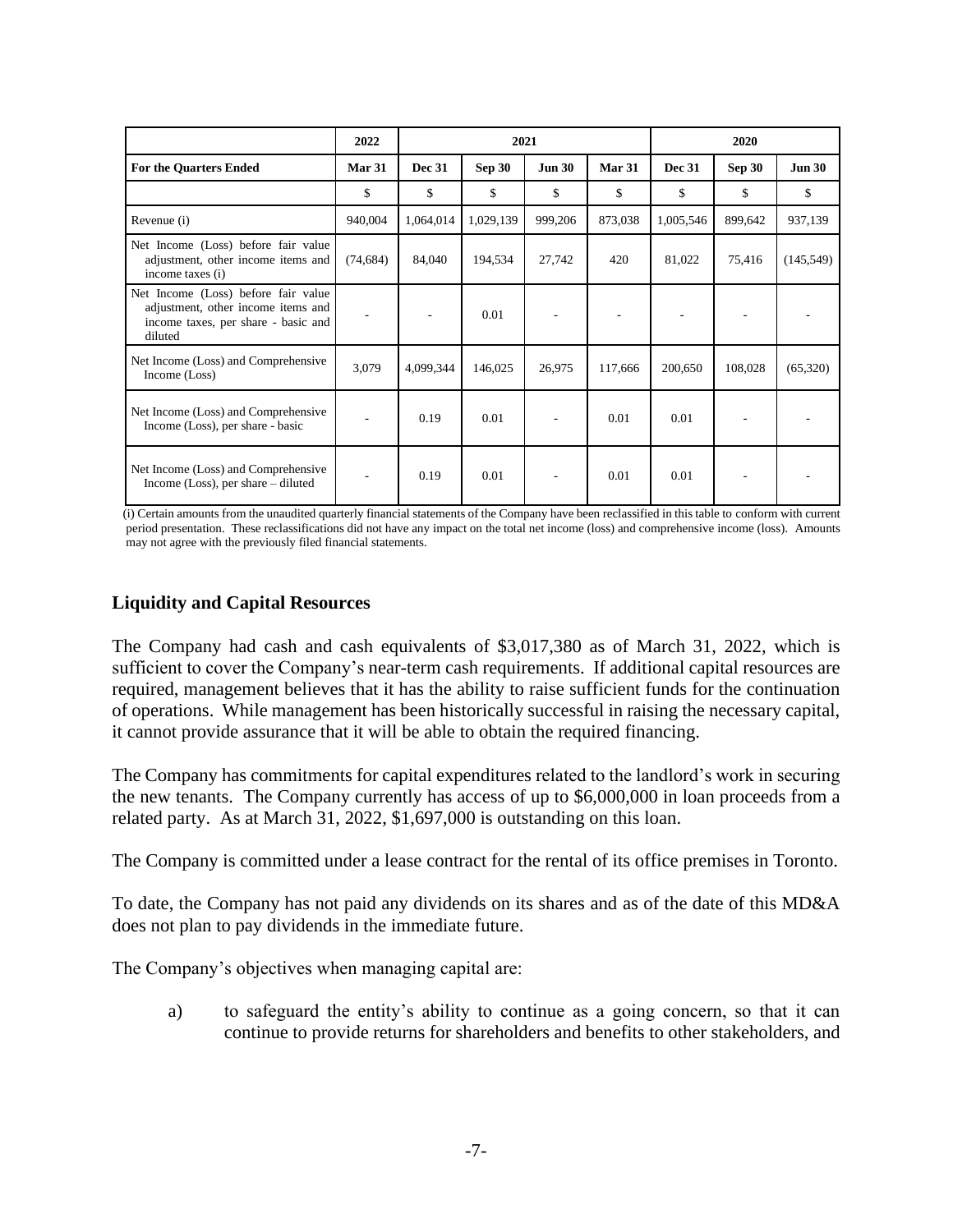b) to provide adequate return to shareholders by obtaining an appropriate amount of debt commensurate with the level of risk, to reduce after-tax cost of capital.

## **First Quarter 2021**

Major events and results relating to the quarter ending March 31, 2022 are covered in the section "First Quarter 2022 Highlights".

#### **Changes in Accounting Policies**

The IASB issued an amendment to IAS 16, Property, Plant and Equipment, to prohibit the deducting from property, plant and equipment amounts received from selling items produced while preparing an asset for its intended use. Instead, sales proceeds and its related costs must be recognized in profit or loss. The amendment will require companies to distinguish between costs associated with producing and selling items before the item of property, plant and equipment is available for use and costs associated with making the item of property, plant and equipment available for its intended use. The amendment is effective for annual periods beginning on or after January 1, 2022, with earlier application permitted. The adoption of this amendment did not have any impact on the Company's financial statements.

#### **Financial Instruments**

All of the Company's financial instruments are initially measured at fair value, with subsequent measurements dependent on the classification of each financial instrument as follows:

| <b>Asset/Liability</b>    | <b>Classification under IFRS 9</b> |
|---------------------------|------------------------------------|
| Cash and cash equivalents | Amortized cost                     |
| Accounts receivable       | Amortized cost                     |
| Investments               | <b>FVTPL</b>                       |
| Other assets              | Amortized cost                     |
| Accounts payable and      |                                    |
| accrued liabilities       | Amortized cost                     |
| Mortgages                 | Amortized cost                     |
| Loan Payable              | Amortized cost                     |
| Government loan payable   | Amortized cost                     |

#### **Outstanding Share Data**

The Company is authorized to issue an unlimited number of common shares without par value. As of March 31, 2022, the Company had issued and outstanding 21,290,685 common shares with a recorded value of \$7,453,322.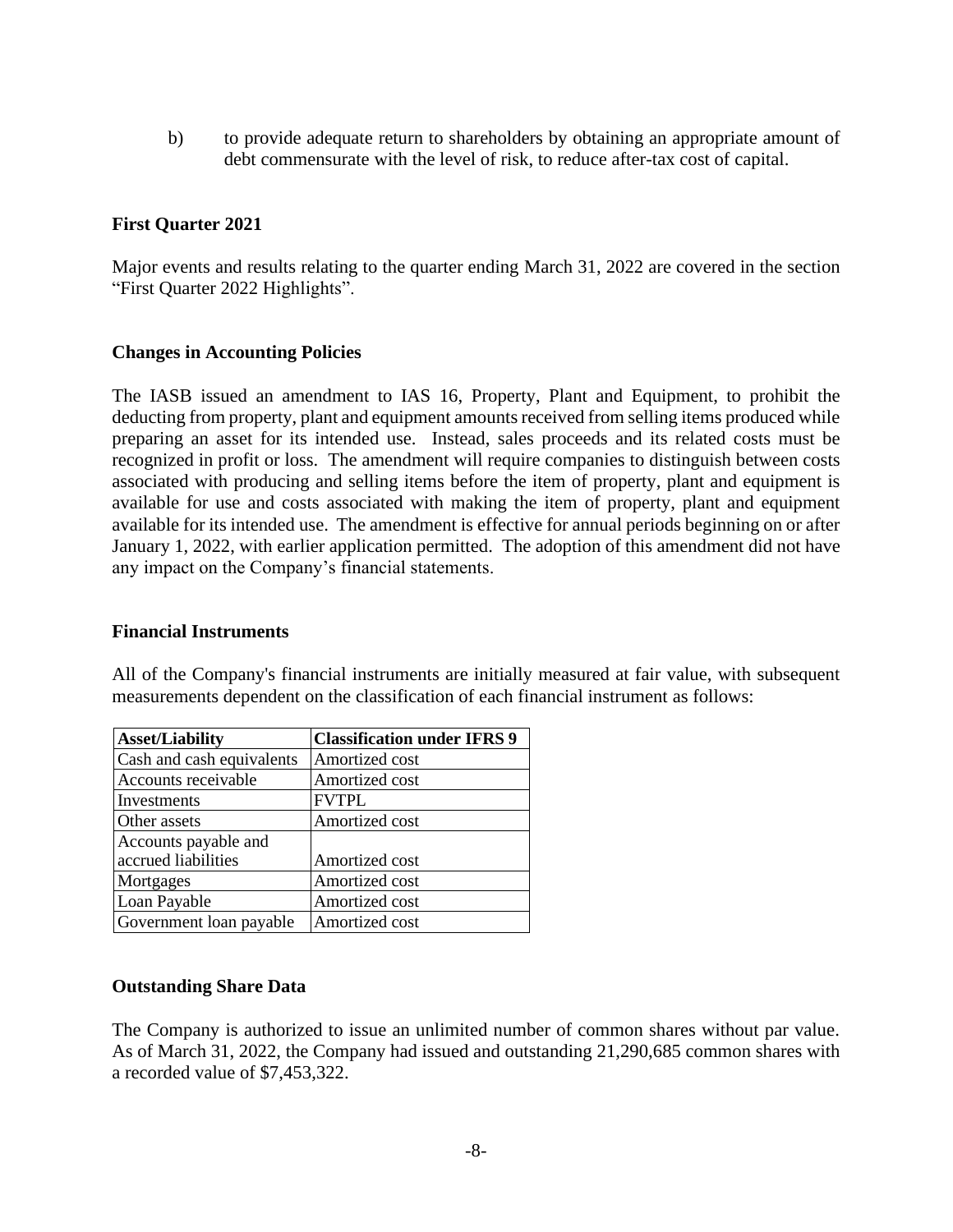The Company is also authorized to issue an unlimited number of preference shares without par value, of which none have been issued.

#### **Off-Balance Sheet Arrangements**

The Company had no off-balance sheet transactions for the quarter ended March 31, 2022 or the year ended December 31, 2021.

#### **Related Party Transactions**

During the quarter ended March 31, 2022, the Company:

- a) Charged rent at 1240 Bay Street to related parties, Plato Gold Corp., \$600 (March 31, 2021 - \$600) and Ceyx Properties Ltd., \$900 (March 31, 2021 - \$900). The companies are related parties of the Company by virtue of the fact that they both have the same President of the Company. As at March 31, 2022, included in accounts receivable is an amount of \$16,800 (December 31, 2021 - \$16,200) due from these related parties.
- b) Was charged consulting fees for financial and management services of \$30,039 (March 31, 2021 - \$28,594) by Greg K. W. Wong, an officer of the Company. As at March 31, 2022, accounts payable and accrued liabilities included \$13,292 (December 31, 2021 - \$Nil) of consulting fees payable to this officer.
- c) Incurred accounting fees of  $$19,500$  (March 31, 2021  $$19,500$ ) from a company in which Paul Andersen, one of the Company's officers, is an officer. As at March 31, 2022, accounts payable and accrued liabilities included \$73,020 (December 31, 2021 - \$51,865) owing to this company.
- d) Other related party transactions are disclosed in note 6, 7 and 11 to the accompanying financial statements.

These transactions are in the normal course of operations and are measured at the exchange amount, which is the amount of consideration established and agreed to by the particular related parties and the Company.

#### **Contractual Obligations and Commitments**

The Company's contractual obligations and commitments consists of loans and mortgages which are disclosed in the notes to the unaudited condensed interim financial statements ended March 31, 2022 and in the notes to the audited financial statements ended December 31, 2021. In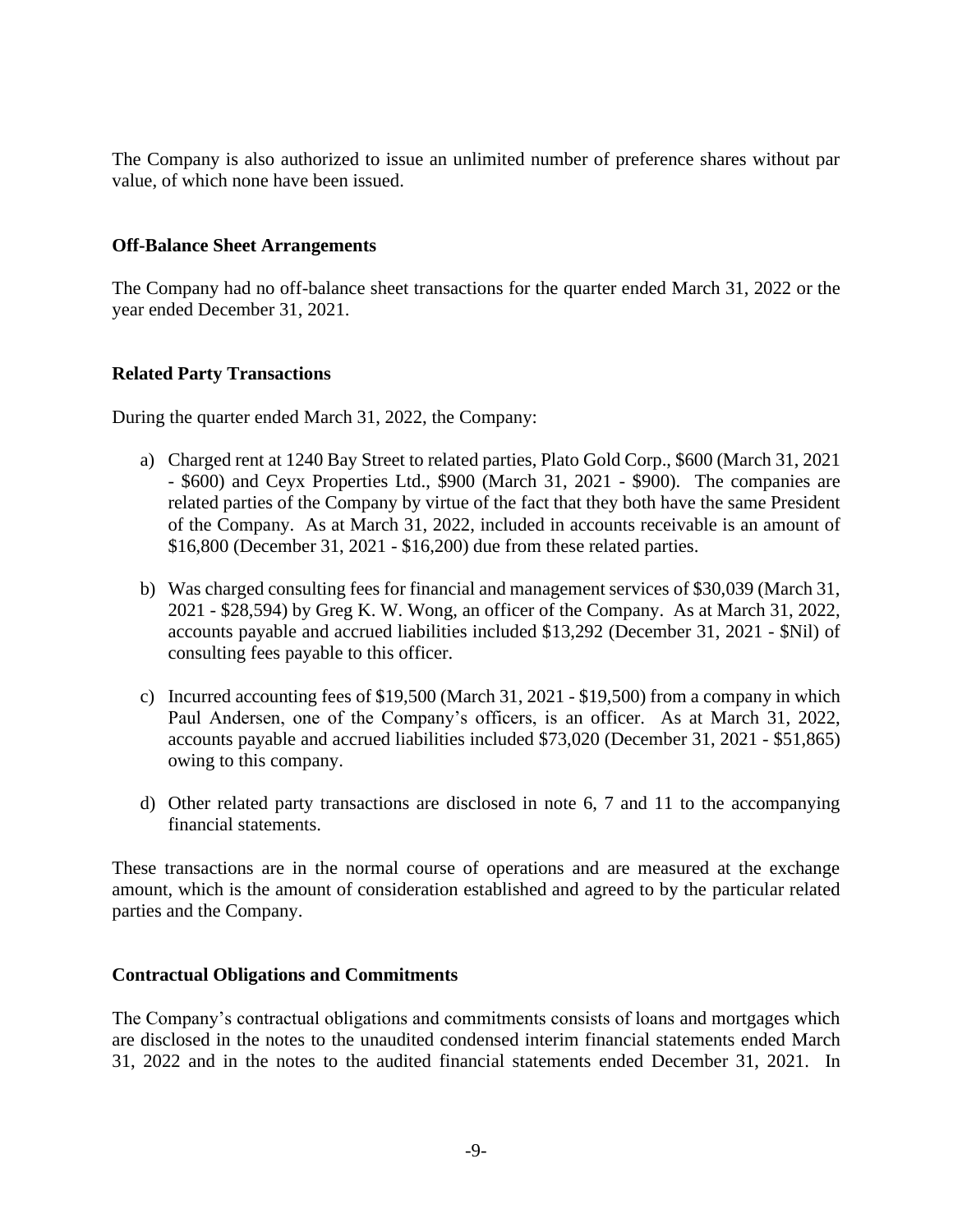February 2018, the Company moved to new offices and has lease obligations for its new offices until 2023.

## **Internal Control over Financial Reporting**

Management has established processes, which are in place to provide them sufficient knowledge to support management representations that they have exercised reasonable diligence that (i) the audited annual financial statements do not contain any untrue statement of material fact or omit to state a material fact required to be stated or that is necessary to make a statement not misleading in light of the circumstances under which it is made, as of the date of and for the periods presented by the audited annual financial statements and (ii) the audited annual financial statements fairly present in all material respects the financial condition, results of operations and cash flows of the Company, as of the date of and for the periods presented by the audited annual financial statements.

In contrast to the certificate required under Multilateral Instrument 52-109 *Certification of Disclosure in Issuers' Annual and Interim Filings* ("**MI 52-109**"), the Company utilizes the Venture Issuer Basic Certificate which does not include representations relating to the establishment and maintenance of disclosure controls and procedures ("**DC&P**") and internal control over financial reporting ("**ICFR**"), as defined in MI 52-109. In particular, the certifying officers filing the Certificate are not making any representations relating to the establishment and maintenance of:

- i) controls and other procedures designed to provide reasonable assurance that information required to be disclosed by the Company in its annual filings, interim filings or other reports filed or submitted under securities legislation is recorded, processed, summarized and reported within the time periods specified in securities legislation; and
- ii) a process to provide reasonable assurance regarding the reliability of financial reporting and the preparation of financial statements for external purposes in accordance with the Company's GAAP.

The Company's certifying officers are responsible for ensuring that processes are in place to provide them with sufficient knowledge to support the representations they are making in this certificate.

Investors should be aware that inherent limitations on the ability of certifying officers of a venture issuer (such as the Company) to design and implement on a cost effective basis DC&P and ICFR as defined in MI 52-109 may result in additional risks to the quality, reliability, transparency and timeliness of interim and annual filings and other reports provided under securities legislation.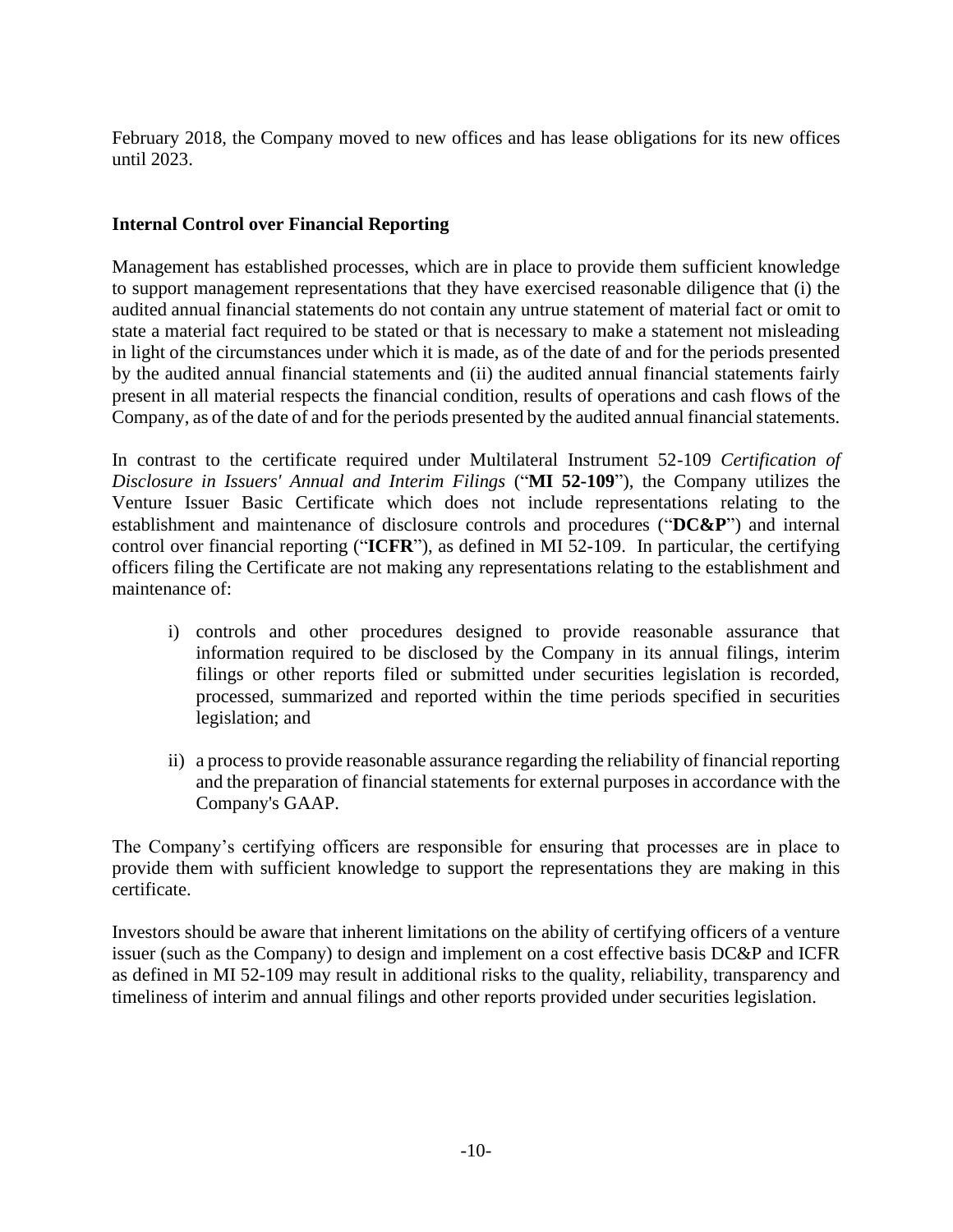## **Risk and Uncertainties**

The Company depends on several national retail chains for a significant part of its income. If any of these chains were adversely affected by economic or business conditions, it would have a negative impact on the Company. The Company would also be adversely affected by a longstanding large increase in interest rates or a severe economic slowdown. **COVID-19**

The outbreak of the novel strain of coronavirus in 2020, specifically identified as "COVID-19", has resulted in governments worldwide enacting emergency measures to combat the spread of the virus for the past two years. These measures which include the implementation of travel bans, self-imposed quarantine periods, and social distancing have caused material disruption to businesses resulting in a global economic disruption. At the same time, global equity markets have experienced historic volatility. Governments and central banks have reacted with significant monetary and fiscal interventions designed to stabilize domestic economic conditions. The long term economic impact of the COVID-19 outbreak is unknown, as is the efficacy of the government and central bank interventions. As we emerge from the past two years of battling COVID-19, it is not possible to reliably estimate the resulting severity of these developments and the impact on the financial results and condition of the Corporation in future periods.

For the Company, COVID-19 has no physical impact on the three properties located in northern Alberta. However, COVID-19 does significantly impact the daily operations of the company, the operations of the tenants, the rental payments by tenants, the cost of operations at each property and the Company's ability to access funds in the capital markets for financing. The current impact of COVID-19 on the Company is reported in the section "First Quarter 2022 Highlights". Going forward, until the population is fully vaccinated against COVID-19, the uncertainty and its impact on the Company remains difficult to measure for the coming year.

#### **Subsequent Event**

Subsequent to the quarter ended March 31, 2022, the Company completed a \$3,000,000 loan financing from Canadian Western Bank (the "Bank") for the construction of a pad site at a Tri-City Mall in Cold Lake. Monthly interest only payments are payable on the loan for the first twelve (12) months after drawdown, at a variable rate of the Bank's prime lending rate plus 1%. Following, the interest only period, the loan is repayable in monthly payments of principal and interest based on an amortization period of twenty (20) years. A \$100,000 line of credit was also secured with the same rates. The construction of the pad site has started as of the date of this report.

# **OUTLOOK**

COVID-19 continues to impact the global economy as vaccination and the reopening of normal economic activities are the key factors driving the major economies around the world. While western nations with higher vaccination rates are reopening cautiously, developing nations are still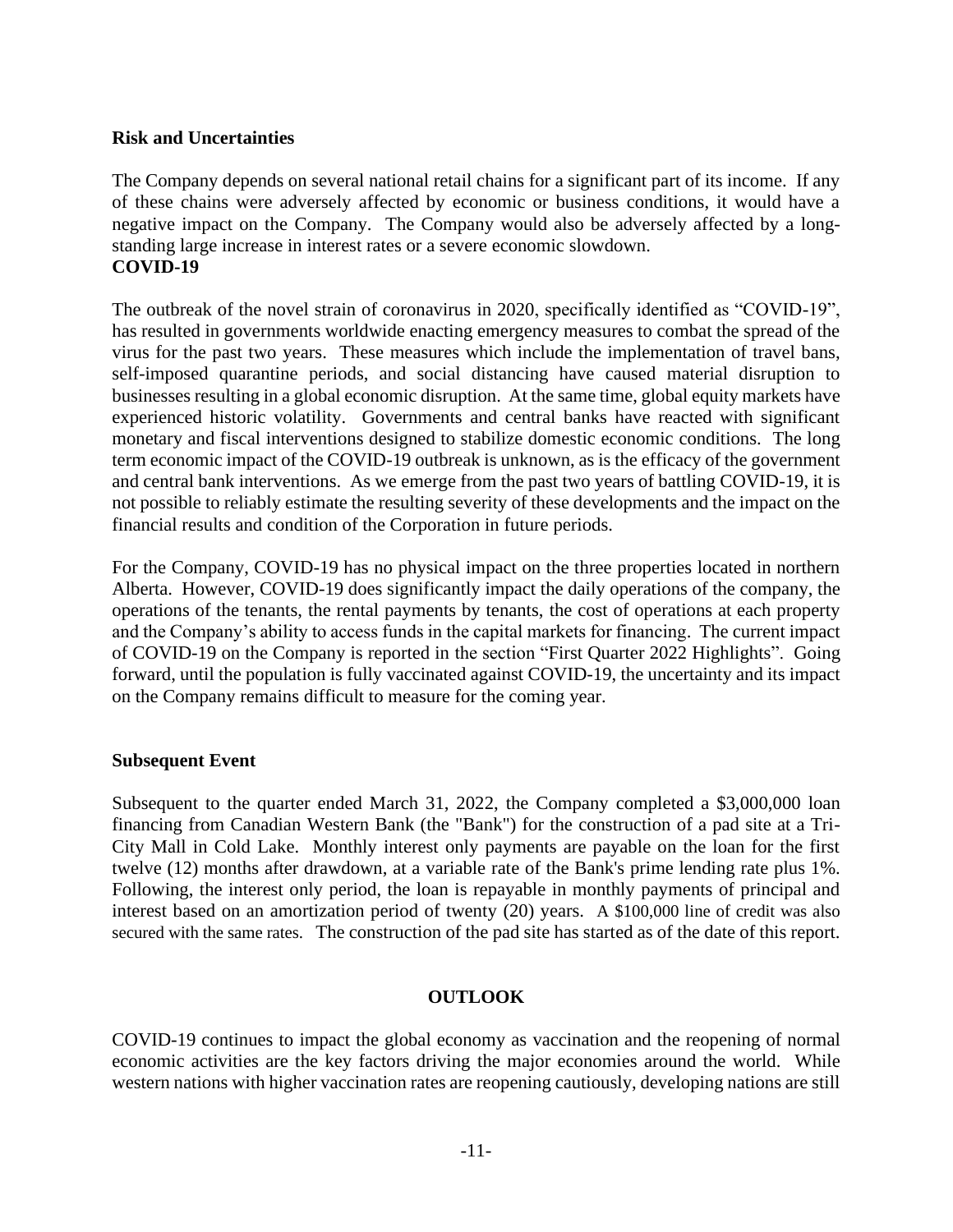dealing with the pandemic due to low vaccination rates. This global variation in vaccination rates has caused a slow restart of economic activities in the developing nations, thus impacting the global supply chains worldwide for a wide range of products.

As of this writing, COVID-19 is well into the sixth wave in North America, with most COVID cases associated with those who are not fully vaccinated. In addition, the war in Ukraine are affecting oil prices around the world with major impact on the Alberta economy, resulting increase economic activities in the oil sector. The result is that local and global economic uncertainty will be with us well into 2022.

In the recent federal budget announcement, government spending will continue to keep domestic economies afloat with a focus on specific sectors of the economy and to encourage the return of the labour force. As well, inflation is increasing faster than expected, and interest rates are anticipated to increase in the second quarter of 2022.

Federal and provincial governments are taking a cautious approach to reopening local businesses to ensure that current health care capacity is not overwhelmed but with a focus on ensuring a successful reopening, particularly in the retail sector.

In Alberta, the oil and gas prices have rebounded along with a robust capital market in equities. The increased global demand for oil due to reduced oil supply from Russia will have long term benefits for Alberta. However, these positive indications have not fully transferred to the retail sector in Alberta, but indicators are positive on the horizon. Our mix of "everyday basic needs" has served us well during the pandemic.

Overall, the economic future remains uncertain for many sectors of the economy, including commercial real estate holdings.

For the Company, our properties are in regions with diverse economies and do not solely depend on the oil & gas sector. While it's anticipated that oil prices will impact local economies, it will be softened somewhat in these two regions due to their diversification, with agriculture, tourism, and the Canada Forces Base in Cold Lake, in addition to the oil and gas industry.

The historic low-interest-rate environment is ending, and interest rate increases are anticipated to allow central banks to keep inflation in check. The Company will continue to monitor the interest cost for future financing.

Operationally, our business model has enabled the Company to weather past economic downturns better than most sectors, as our anchor tenants and national retailers are key retailers in their region. In addition, groceries, pharmacies, and some of our other tenants are deemed essential services.

While the Canadian retail market will be facing a major reorganization after COVID-19, the Company has historically been able to renew leases when due and secure new tenants when opportunities arise. Accordingly, management is continuing its efforts to lease the remaining vacancies at Tri-City Mall.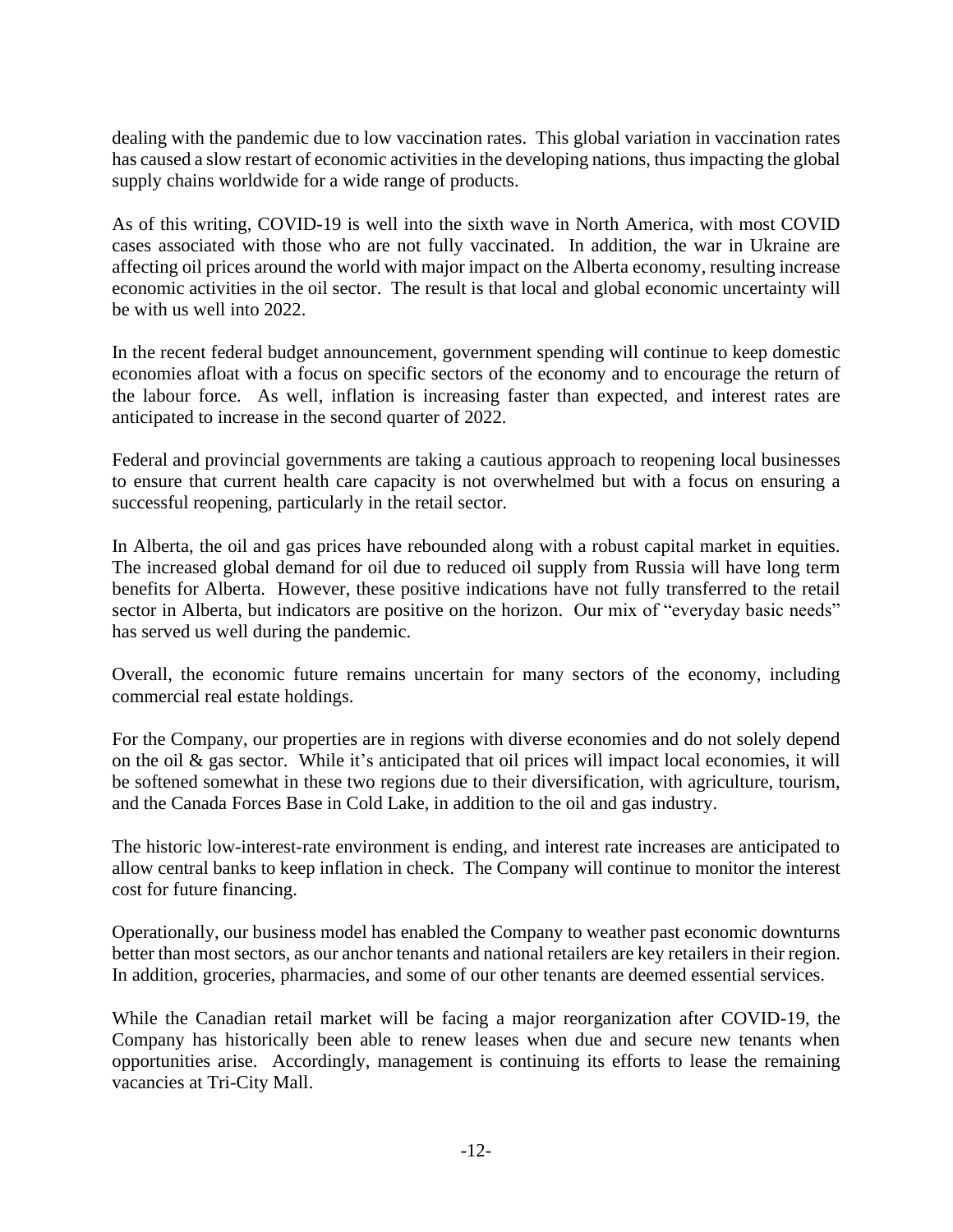# Tri-City Mall, Cold Lake, Alberta

The Tri-City Mall remains the flagship mall in the Company's portfolio and represents a major portion of the revenue generated for the Company.

As of the writing of this report, the Company has secured financing for the construction of a new 7,491 sq. ft. pad site at Tri-City Mall. Construction has started and details of the new tenants will be announced once finalized.

In the quarter ended March 31, 2022, the Company continued to work with the tenants to weather the economic challenges due to COVID-19. The Company is committed to leasing the remaining space in Tri-City Mall and fully leasing the mall.

With the changes noted above, the current tenant profile remains stable with Ardene, ATB Financial, Fire & Flower, Government of Alberta Infrastructure, Bootlegger, Bross Hair, Dollar Tree, Easy Financial, Pet Valu, Pizza Hut, Sobeys, Sportchek, V-Nails & Spa, Value Drug Mart, Warehouse One, and Winners. When fully leased, the mall will add substantial value to the Company's investment portfolio.

# St. Paul Shopping Centre, St. Paul, Alberta

St. Paul Shopping Centre continues to be fully leased in its current configuration. The current tenant profile consists of Peavey Mart, Ardene, Dollar Tree, Marks, and Giant Tiger Stores occupying the mall. The two pad sites are leased by Tim Hortons and Petro Canada.

# Three Hills, Alberta

Our Three Hills property is operating as a Bargain! Shop.

In Merritt, British Columbia, the Company still holds a vacant lot.

Our long-term financing consists of mortgages and an unsecured loan with a related party. As of March 31, 2022, the mortgages and loans outstanding for the Cold Lake and St. Paul properties stand at \$21,762,829 for these two properties bearing interest at 5.26% (\$16,079,905) maturing on September 1, 2023, at 4.48% (\$2,682,924) maturing on April 1, 2025 and at prime plus 1% (\$3,000,000) maturing on March 4, 2027. The Three Hills property has a mortgage balance of \$258,580 as of March 31, 2022, paying interest at 5.85% and maturing on December 1, 2023.

The Company has access to the loan with Ceyx of up to \$6 million to finance the redevelopment of the two malls and general operation of the Company of which \$1,697,000 is outstanding as of March 31, 2022 and with accumulated interest of \$1,613,156.

The Company had cash and cash equivalents of \$3,017,380 as of March 31, 2022, with 21,290,685 shares outstanding. The closing price of the Company's common shares on the TSXV on March